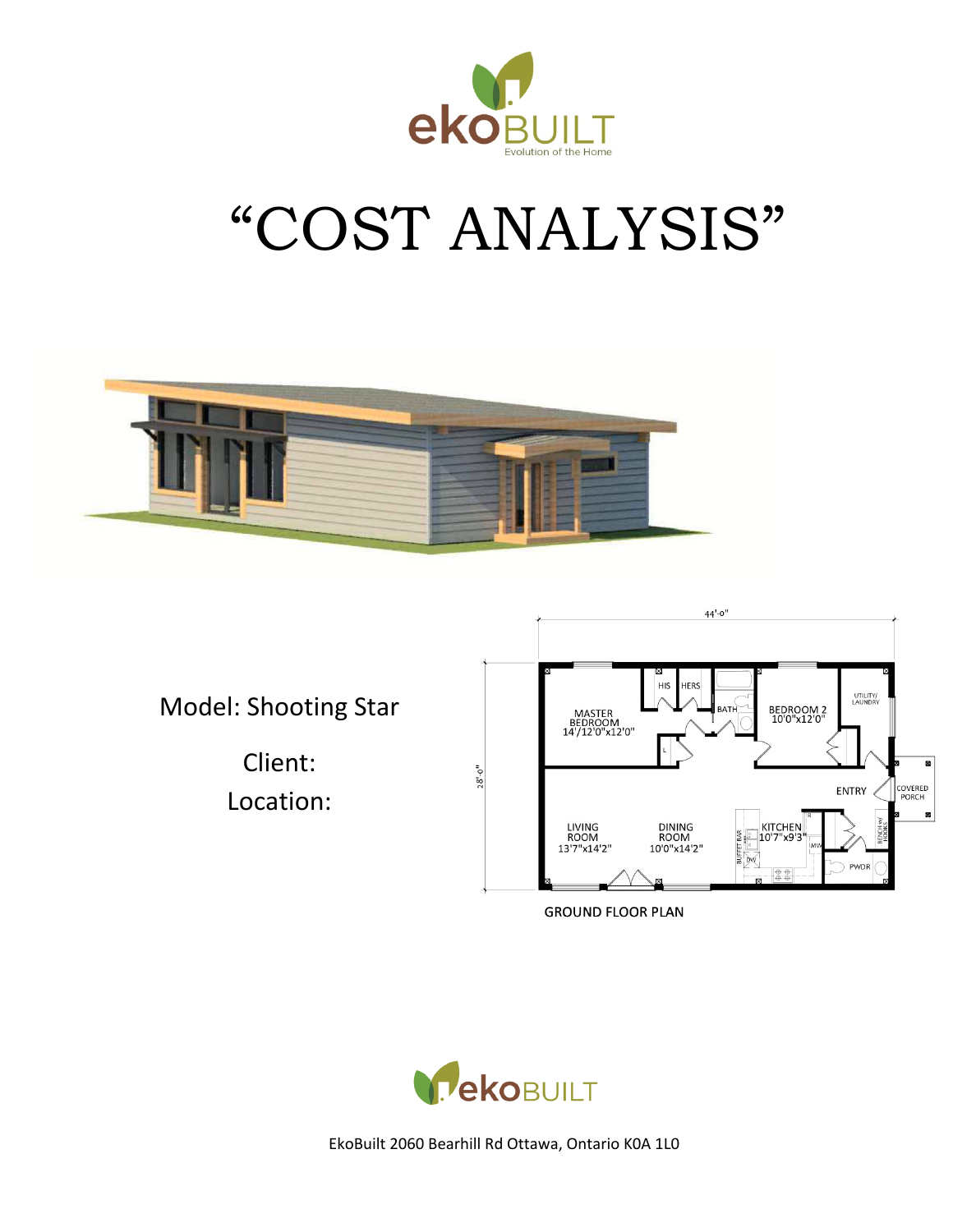# **'HOUSE' SPECIFIC COSTS**

#### Foundation (slab-on-grade)  $-$  40k

- granular base
- slab-on-grade frost-protected style foundation, steel trowel finish
- styrofoam tray beneath slab, R48 60 insulated

## Weathertight Materials Package \$114,246

- Passive weathertight materials package
- Windows Budget included: 20k

## Weathertight Materials Installation - \$46,200

• Installation of weathertight materials package

#### Roof Cover  $-$  \$20,275

• Steel Roofing, Ideal Junior HF

# Fascia / Soffit  $-$  \$5,925

Aluminum fascia & soffit, eavestrough

# Exterior Siding & Trim  $-$  \$24,300

- Exterior siding, goodfellow engineered wood maintenance-free siding -
- Exterior Window / Door Trim, goodfellow

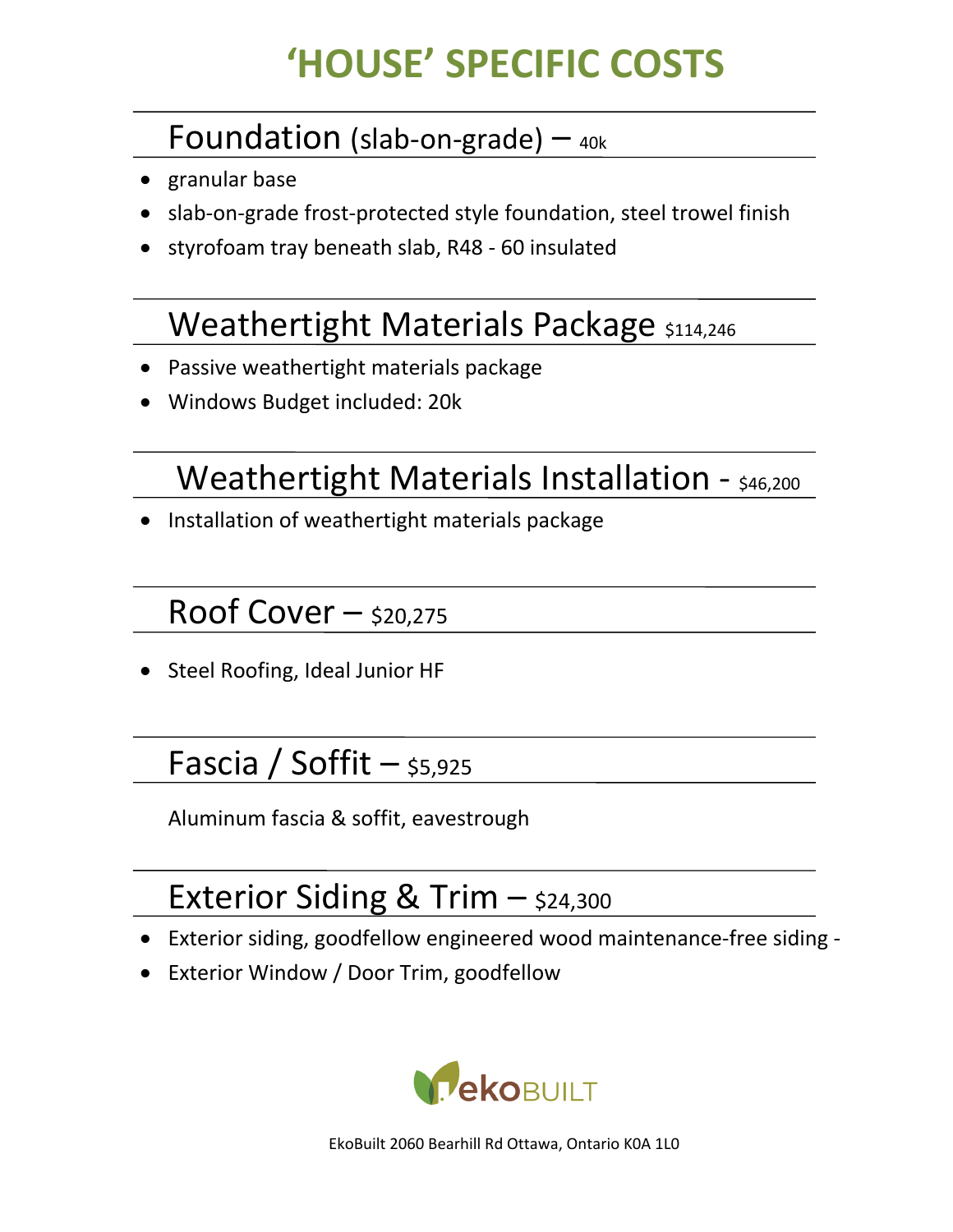#### Insulation  $-$  \$21,275

• Passive insulation – R75 Walls R110 Roof

#### $Plumbing - 12.5k$

- ABS, Pex pipe & fittings to all fixtures
- 2 exterior hose taps
- Rough & Finish Plumbing

#### Electrical – 16.5k

- 100 amp service
- All wiring to plugs, switches & mechanicals
- 2 exterior plugs
- Telephone & cable wiring

#### $HVAC - 20k$

• Heating & Air Conditioning, HRV

#### $Drywall - 13k$

• Drywall for all walls & ceilings, ready for paint

#### **TOTAL (drywall stage) Passive \$334,221 + hst**